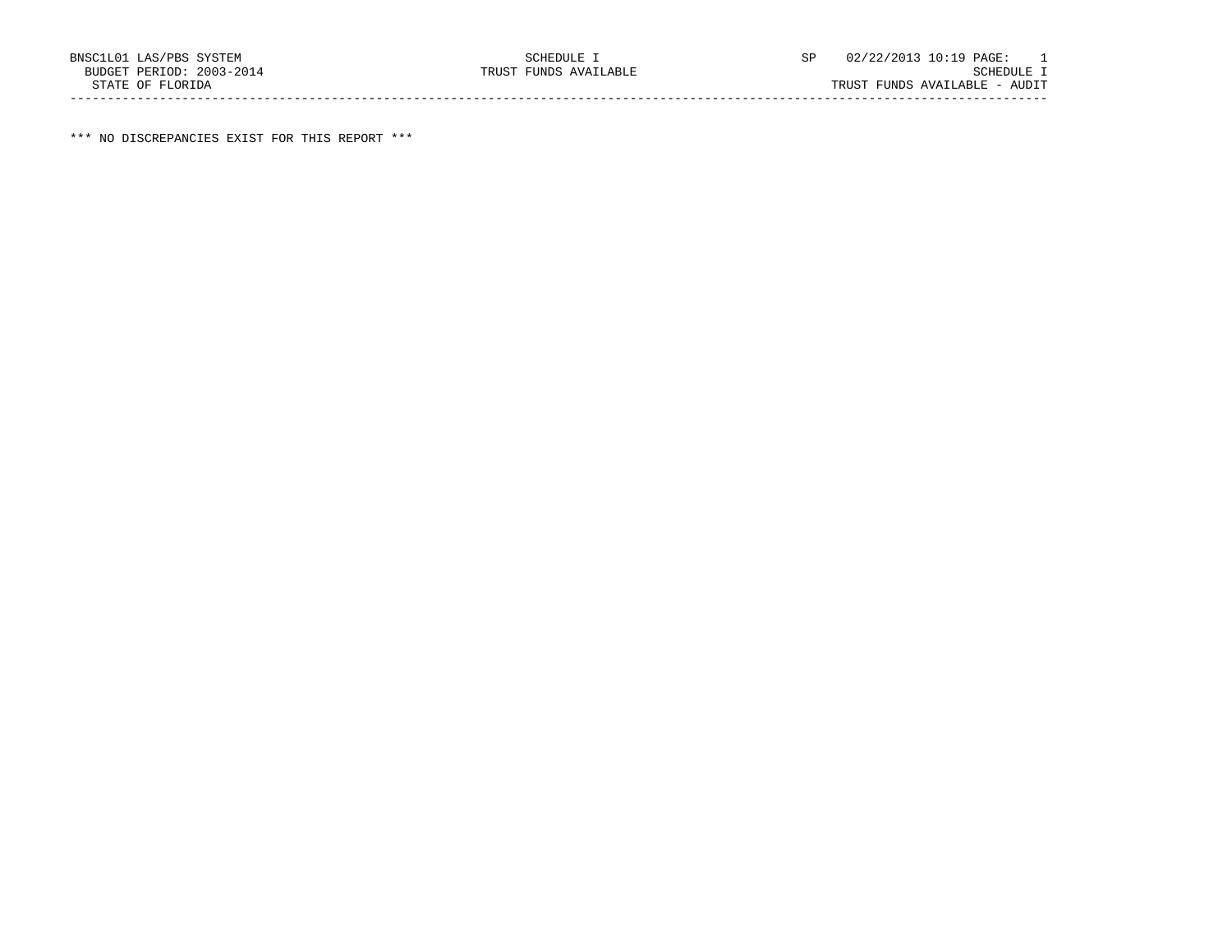TRUST FUNDS AVAILABLE

|  | TATE OF FLORIDA |
|--|-----------------|
|  |                 |

| $\gamma$ nt.<br>AGY FIN REQ<br>--<br>FY 2013-14 | ി∩⊤<br>AGY AMD REQ<br>FY 2013-14<br>--------- ------------- |
|-------------------------------------------------|-------------------------------------------------------------|
|                                                 |                                                             |

 MANAGEMENT SRVCS, DEPT OF 72000000 PGM: NORTHWOOD RES CENTER 72960000

FUND: WORKING CAPITAL TRUST FUND 2792

SECTION I: DETAIL OF REVENUES

| OBCIION I: DEIAIU OF KEVENCEO    |                |            |         |      |                 |      |            |            |
|----------------------------------|----------------|------------|---------|------|-----------------|------|------------|------------|
|                                  | REVENUE<br>CAP | <b>SVC</b> | AUTH    |      | MATCHING %      | CFDA |            |            |
|                                  | CODE           | CHG %      |         | ST   | $I/C$ LOC $I/C$ | NO.  |            |            |
|                                  |                |            |         |      |                 |      |            |            |
| 01 NSRC MAN SVC 67 APD           | 004801 NO      | 0.0        | 215.31  | 0.00 | 0.00            |      | 211,004    | 211,004    |
| 02 NSRC MAN SVC 57<br>CIT        | 004801 NO      | 0.0        | 215.31  | 0.00 | 0.00            |      | 17,074     | 17,074     |
| 03 NSRC MAN SVC 79 DBPR          | 004801 NO      | 0.0        | 215.31  | 0.00 | 0.00            |      | 635,212    | 635,212    |
| 04 NSRC MAN SVC 60 DCF           | 004801 NO      | 0.0        | 215.31  | 0.00 | 0.00            |      | 19,898,900 | 19,898,900 |
| 05 NSRC MAN SVC 80 DJJ           | 004801 NO      | 0.0        | 215.31  | 0.00 | 0.00            |      | 437,901    | 437,901    |
| 06 NSRC MAN SVC 64<br><b>DOH</b> | 004801 NO      | 0.0        | 215.31  | 0.00 | 0.00            |      | 1,794,750  | 1,794,750  |
| NSRC MAN SVC 37 DEP<br>07        | 004801 NO      | 0.0        | 215.31  | 0.00 | 0.00            |      | 994, 311   | 994,311    |
| 08 NSRC MAN SVC 68 AHCA          | 004801 NO      | 0.0        | 215.31  | 0.00 | 0.00            |      | 922,560    | 922,560    |
| 10 NSRC MAN SVC 45 DOS           | 004801 NO      | 0.0        | 215.31  | 0.00 | 0.00            |      | 987,251    | 987,251    |
| 11 NSRC MAN SVC 76 HSMV          | 004801 NO      | 0.0        | 215.31  | 0.00 | 0.00            |      | 2,819,559  | 2,819,559  |
| 12 LOAN DFS                      | 001500 NO      | 0.0        | 216.272 | 0.00 | 0.00            |      | 4,500,000  | 4,500,000  |
| 16 NSRC MAN SVC DLA              | 004801 NO      | 0.0        | 215.31  | 0.00 | 0.00            |      | 140,505    | 140,505    |
| 17 NSRC MAN SVC DOACS            | 004801 NO      | 0.0        | 215.31  | 0.00 | 0.00            |      | 384,399    | 384,399    |
| 18 NSRC MAN SVC FDVA             | 004801 NO      | 0.0        | 215.31  | 0.00 | 0.00            |      | 39,285     | 39,285     |
| 20 NSRC MAN DR HSMV              | 004801 NO      | 0.0        | 215.31  | 0.00 | 0.00            |      |            | 487,472    |
|                                  |                |            |         |      |                 |      |            |            |

TOTAL TO LINE B IN SECTION IV 33,782,711 34,270,183

============= =============

SECTION II: DETAIL OF NONOPERATING EXPENDITURES

|                                   | OBJECT<br>CODE | TRANSFER<br>BE<br>TO | CFDA<br>NO. |           |           |
|-----------------------------------|----------------|----------------------|-------------|-----------|-----------|
| 01 TRANSFER TO DFS SECTION 215.18 | 810000         | 43200100             |             | 4,500,000 | 4,500,000 |
| TOTAL TO LINE E IN SECTION IV     |                |                      |             | 4,500,000 | 4,500,000 |
| SECTION III: ADJUSTMENTS          |                |                      |             |           |           |
|                                   | OBJECT<br>CODE |                      |             |           |           |
| 01 DEPRECIATION                   | 991000         |                      |             | 465,267   | 465,267   |
| 04 EST REVERSIONS                 | 991000         |                      |             | 556,234   | 556,234   |
| TOTAL TO LINE H IN SECTION IV     |                |                      |             | 1,021,501 | 1,021,501 |